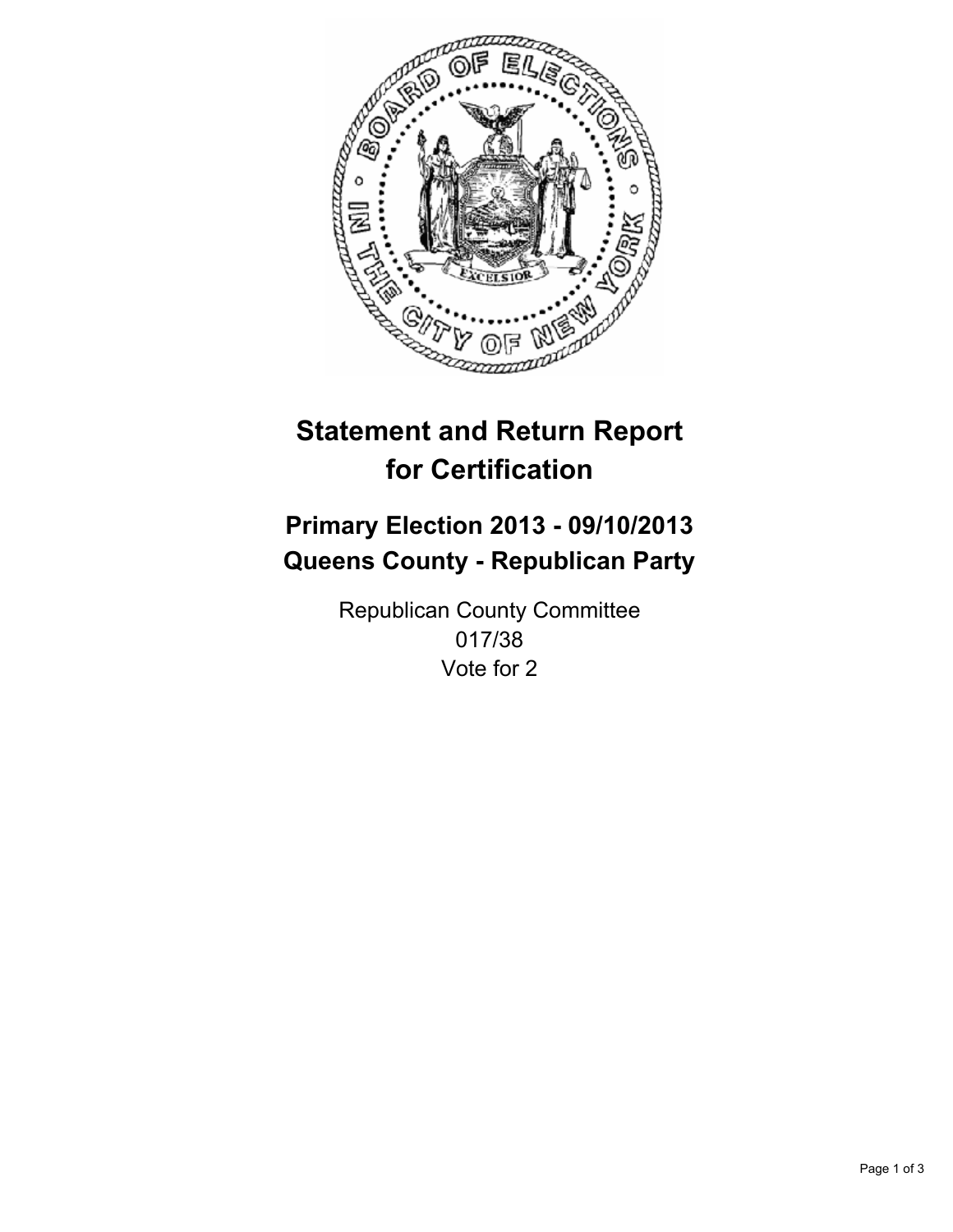

## **Assembly District 38**

| <b>EMERGENCY</b>     | 0        |
|----------------------|----------|
| ABSENTEE/MILITARY    | 5        |
| <b>FEDERAL</b>       | 0        |
| SPECIAL PRESIDENTIAL | 0        |
| <b>AFFIDAVIT</b>     | $\Omega$ |
| VICTORIA H. BAUER    | 20       |
| KATHERINE J. GASPARI | 19       |
| <b>DEOW SINGH</b>    |          |
| <b>Total Votes</b>   | 40       |